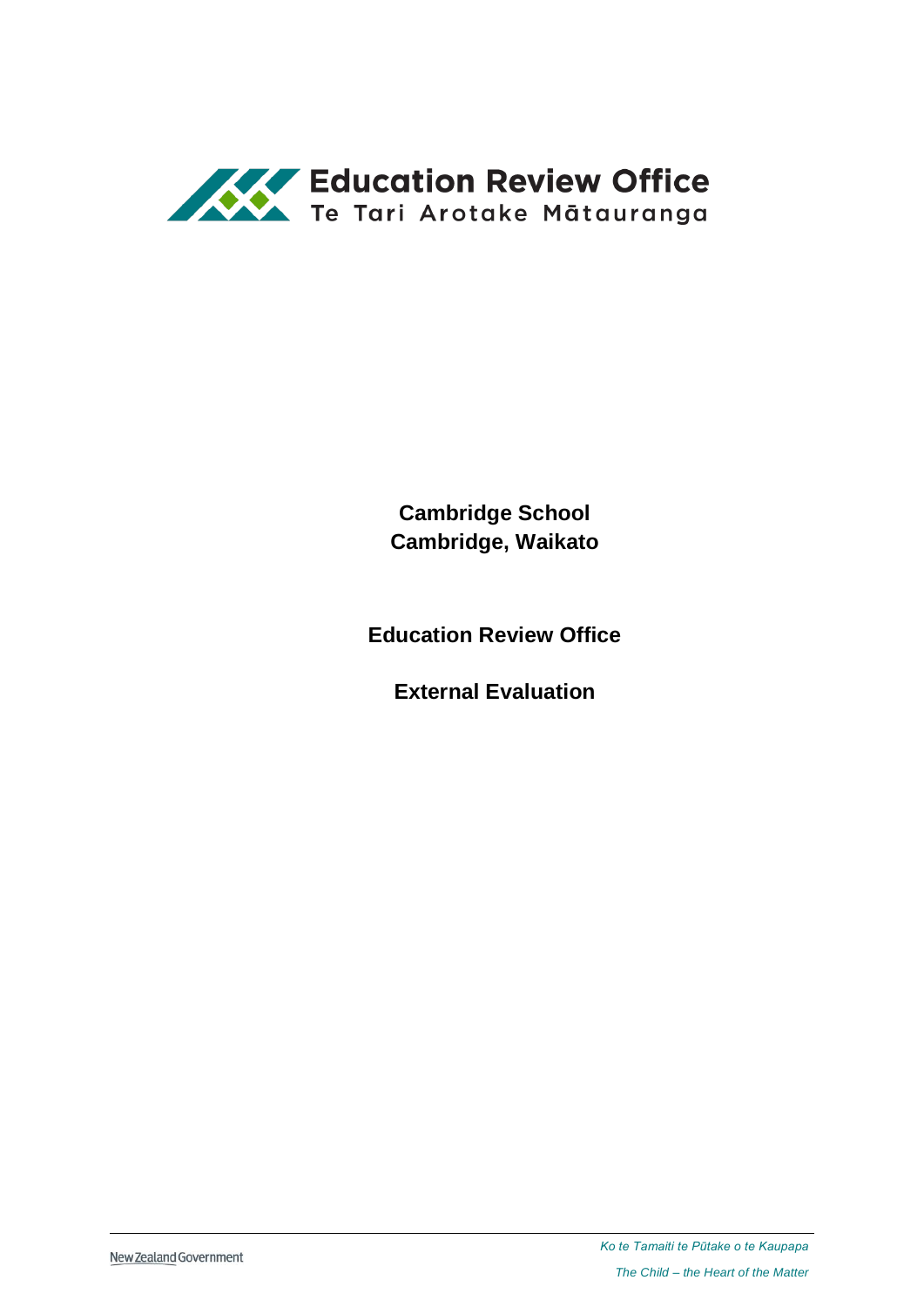# **ERO External Evaluation Cambridge School**

# **1 Context**

Cambridge School is located in the centre of Cambridge and caters for students in Years 1 to 6. The school's roll of 410 has doubled over the past four years. It currently includes 49 Māori children and three international fee paying students. The principal and many staff have remained the same since the 2012 ERO review. There have been changes to the membership of the board including the appointment of a new chairperson.

The school is organised into four teaching teams. Each team is overseen by a senior teacher who leads organisation and professional learning for teachers in that team. There is a focus on effective communication with parents, whānau and the wider community.

# **2 Equity and excellence**

The vision and valued outcomes defined by the school for all children are about communication, adventuring and exploring, citizenship, self-identity and thinking.

The school's vision states that 'at Cambridge School, we believe that quality, tradition and innovation are foundations for nurturing dynamic, aspiring learners within a supportive community.'

The school's achievement information shows that over the previous three years, a significant majority of Māori children achieved at or above the National Standards in reading, writing and mathematics. Patterns of achievement for Pākehā and other ethnic groups are similar to those for the Māori cohort. In 2016, a significant majority achieved the National Standard in reading and writing. In writing, these levels of achievement were lower for boys. School leaders acknowledge that there is a particular need to accelerate the achievement of boys in writing.

Teachers use a good range of assessment strategies to support them to make judgements in relation to the National Standards. They are considering further ways to extend their moderation processes through the review of assessment strategies and the use of additional assessment tools.

Since the last ERO evaluation the school has:

- increased the focus on accelerating the progress of priority learners through closer tracking and monitoring and using targeted teaching strategies
- implemented professional discussion groups where teachers reflect on their practice through a teaching-as-inquiry process and share strategies to help priority learners
- accessed externally-led professional development for teachers in mathematics
- reviewed the curriculum, extended self review, and strengthened cultural awareness and responsiveness
- increased the use of digital technologies for children and teachers
- undergone considerable property upgrades and refurbishment to enhance the learning environment for children.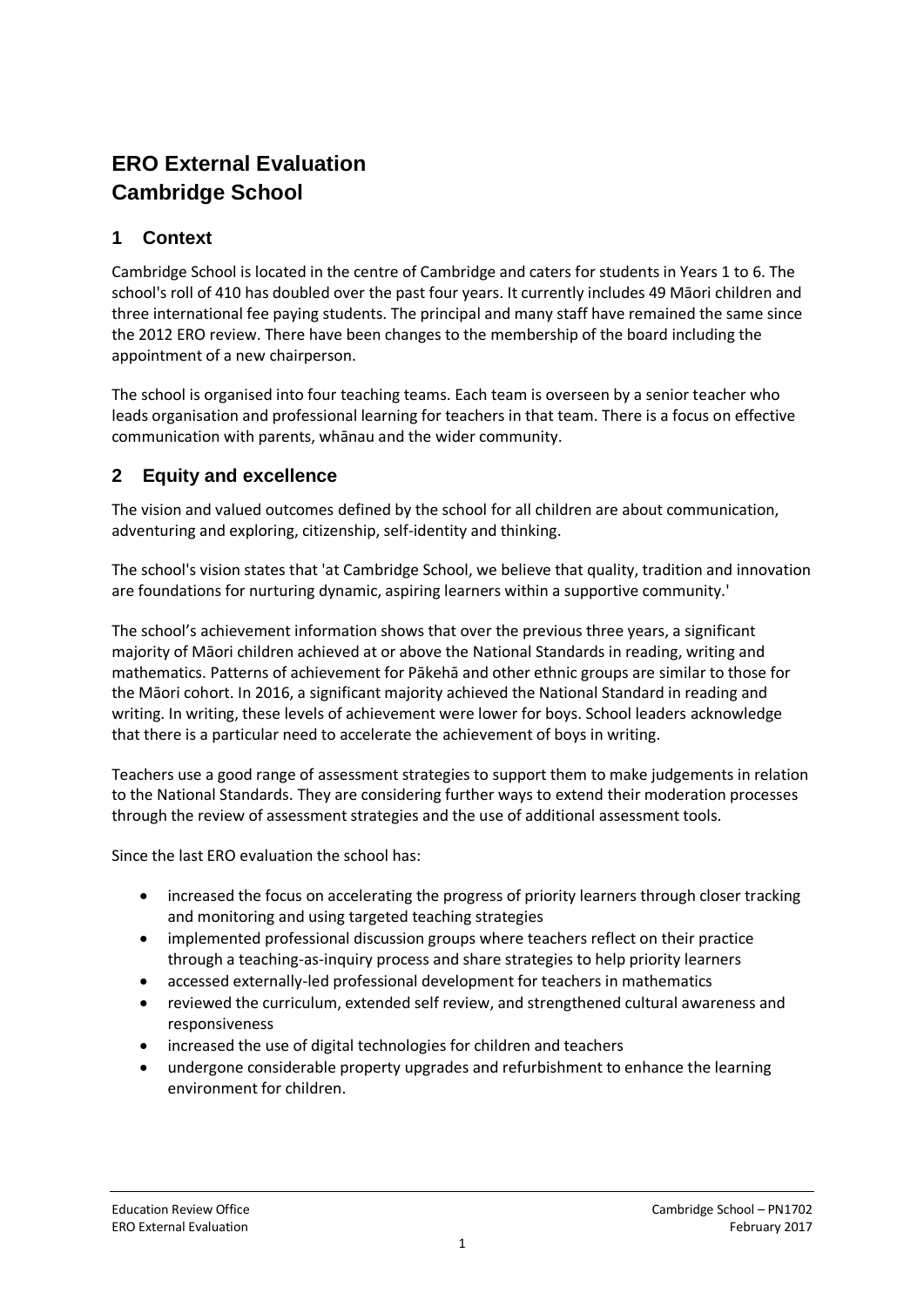# **3 Accelerating achievement**

#### **How effectively does this school respond to Māori children whose learning and achievement need acceleration?**

The school's response to Māori children whose learning and achievement need acceleration is making a positive difference to achievement. These children are identified through assessment data gathered by teachers, including National Standards data.

Education plans are developed, in consultation with whānau, to identify learning needs and record strategies to be implemented. Teachers evaluate the effectiveness of these actions in accelerating children's progress through their teaching-as-inquiry reflections. They also track children's progress on data walls in each team area, and collectively monitor the movements children make in their achievement. The proportion of Māori children achieving the National Standards in 2016 is comparable with national expectations.

Teachers are increasing their knowledge and cultural awareness about how Māori children learn best, and they share this information within their teams. The number of Māori children achieving below national expectations in reading and mathematics has decreased in 2016. There is still an identified group who are at risk of underachieving in writing.

The school has recognised the need to strengthen children's awareness of their own learning needs and next steps in relation to the learning progressions in reading, writing and mathematics. Professional development in the teaching of writing is already planned for 2017.

#### **How effectively does this school respond to other children whose learning and achievement need acceleration?**

The school is effective in its response to other children whose learning and achievement needs acceleration. Teachers make good use of appropriate assessment tools to identify children and groups of children whose learning is at risk. Leaders and teachers have developed a range of effective initiatives, programmes and strategies to cater for students with diverse learning needs and for those whose learning needs accelerating.

The progress of these children is closely monitored and evaluated by the classroom teacher, the team leader, and the deputy principal, who is also the special education needs coordinator (SENCO). The school is able to show that most children make accelerated progress as a result of these interventions. School leaders have identified that developing teacher strategies to promote learner agency and ownership of their learning is a next step for review and development. This should enable children to talk about how well they are achieving and what they need to do to be successful.

# **4 School conditions**

#### **How effectively do the school's curriculum and other organisational processes and practices develop and enact the school's vision, values, goals and targets for equity and excellence?**

The school's curriculum and organisation effectively contribute to enacting the school's vision, values, goals and targets for equity and excellence. Children benefit from a supportive, wellresourced educational environment that promotes their learning and wellbeing.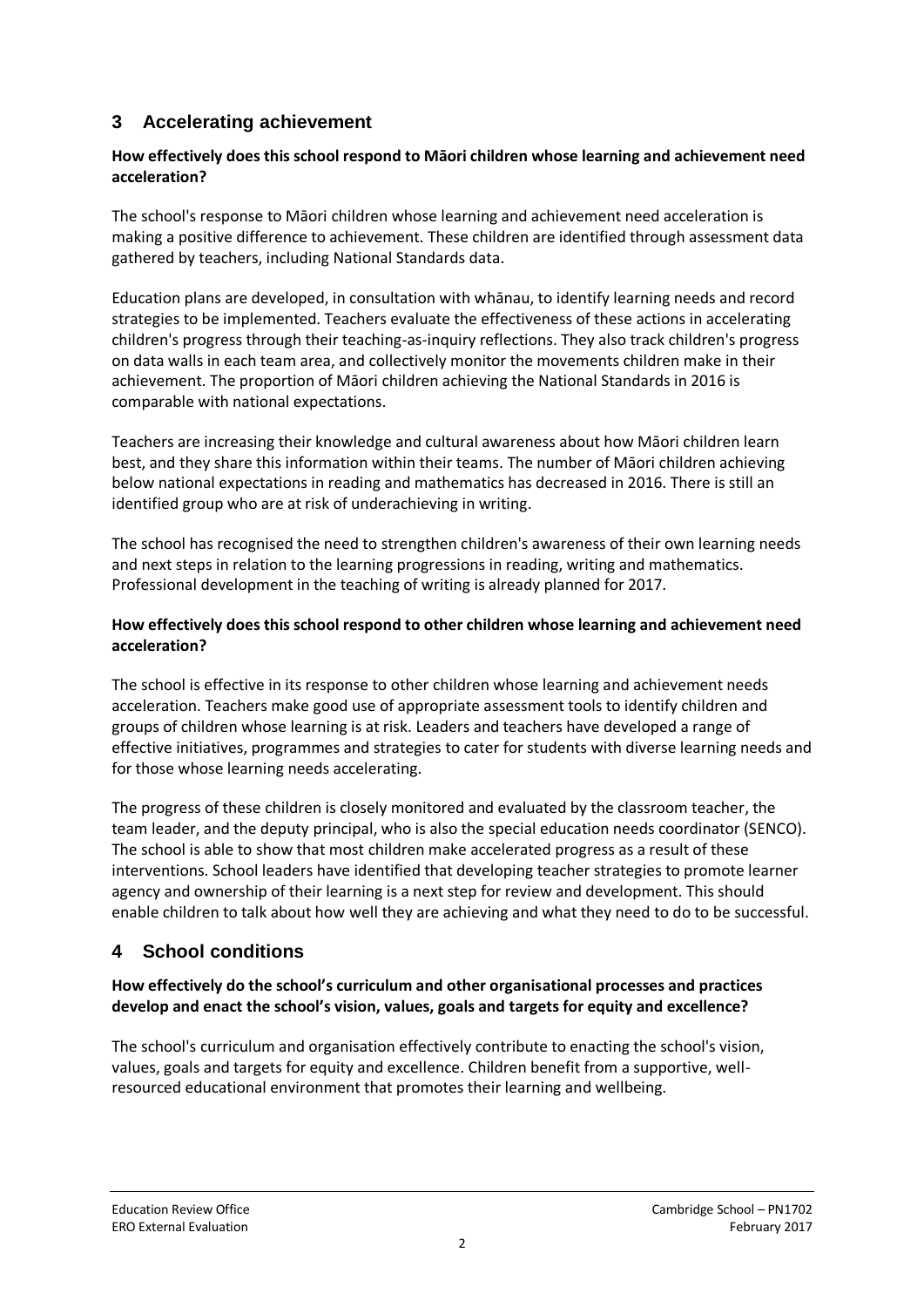Leadership that is clearly focused on building a positive school culture is enabling children to succeed and teachers to improve their practice. The principal and other leaders set high expectations and use internal evaluation to make strategic decisions for improvement. Children demonstrate a strong sense of belonging and commitment to the school values and expectations, and are highly engaged in learning.

The school's curriculum has recently been reviewed and is well documented with clear expectations and guidelines for teaching and learning. The learning progressions in literacy and mathematics are shared with children and parents. There has been a deliberate attempt to introduce languages, including te reo Māori, and to strengthen the arts programme. Digital technology is being used in meaningful contexts, leading to more authentic learning opportunities across the curriculum. Children whose learning needs extending are well catered for. Leaders and teachers are supporting and enabling children to be confident and connected learners.

School leaders, with the support of the board have introduced a strategic approach to promoting success for Māori across the curriculum. A next step is to continue to embed Māori language, culture and identity, including local history and places of significance.

The senior leadership team works closely with team leaders to establish clear systems and processes for building teacher capability. These include:

- coaching and mentoring to grow leadership capability in team leaders and teachers
- a well-planned professional learning and development programme that is responsive to children's learning needs and focused on accelerating children's progress
- professional learning groups in which conversations focus on teaching as inquiry in relation to accelerating learning for priority learners
- a robust appraisal process, aligned to Teacher Council expectations, that fosters teachers' evidence-based evaluation of their practice and how they can be supported to improve.

Leaders have identified that a further area for teacher professional development is reviewing the use of formative assessment strategies, aligned to the learning progressions, to enable children to be clearer about how well they are learning, and what they need to do to be successful.

Trustees bring a range of experience and expertise to the work of the board and are representative of the school community. The board is strongly focused on setting strategic direction and monitoring progress in relation to goals for improvement. The board is in the process of reviewing governance processes and practices. Trustees have recognised the need to more closely scrutinise and use achievement data reported by school leaders, to plan strategically for the identified patterns of achievement, and needs of at risk learners.

Teachers are increasingly engaging parents in partnerships that support and promote their children's learning. Parents and whānau to take part in school celebrations and events and are well informed about their child's learning through clear reports. Trustees have surveyed the parent community and, together with the principal, have ensured that there is effective communication with parents/whānau. Children and whānau benefit from a strong sense of belonging fostered by the school.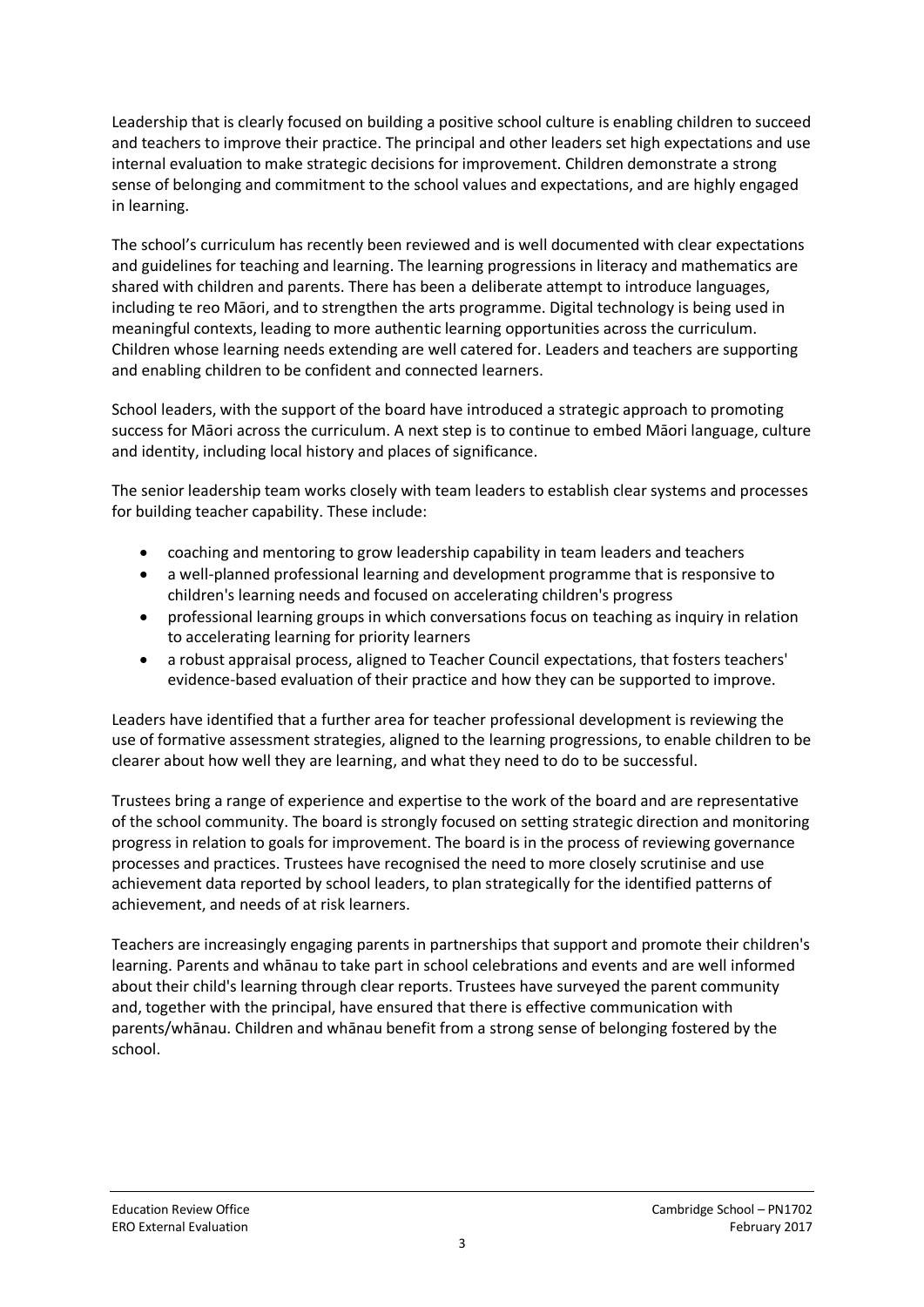The principal and school leaders manage change carefully and strategically. They foster a culture of ongoing improvement and have introduced a system of internal evaluation that involves all staff. The principal provides informative reports to the board including data about student achievement. This data is used to set school-wide achievement targets and make resourcing decisions. Targets are also set for numbers of learners at risk of poor educational outcomes. The board has recognised the importance of carefully monitoring these targets to evaluate the effectiveness of teaching programmes and interventions.

# **5 Going forward**

#### **How well placed is the school to accelerate the achievement of all children who need it?**

Leaders and teachers:

- know the children whose learning and achievement need to be accelerated
- respond effectively to the strengths, needs and interests of each child
- regularly evaluate how well teaching is working for these children
- act on what they know works well for each child
- build teacher capability effectively to achieve equitable outcomes for all children
- are well placed to achieve and sustain equitable and excellent outcomes for all children.

Significant factors that contribute to the acceleration and achievement of all children are:

- effective governance and leadership that has brought about school improvement and generous resourcing over a sustained period of time
- school-wide internal evaluation that ensure a high quality learning environment for children and teachers
- a broad and holistic curriculum
- high expectations for teaching and learning and professional practice
- teaching strategies that focuses on accelerating learning for children who are at risk of poor educational outcomes
- programmes and interventions for children needing additional learning support.

Agreed areas for further review and development are:

- strengthening formative assessment strategies to enable children to clearly articulate how well they are achieving and their next learning steps in relation to the learning progressions
- continuing to embed Māori language, culture and identity
- regular monitoring of school-wide targets that aim to accelerate achievement for children whose learning needs accelerating.

ERO is likely to carry out the next review in three years.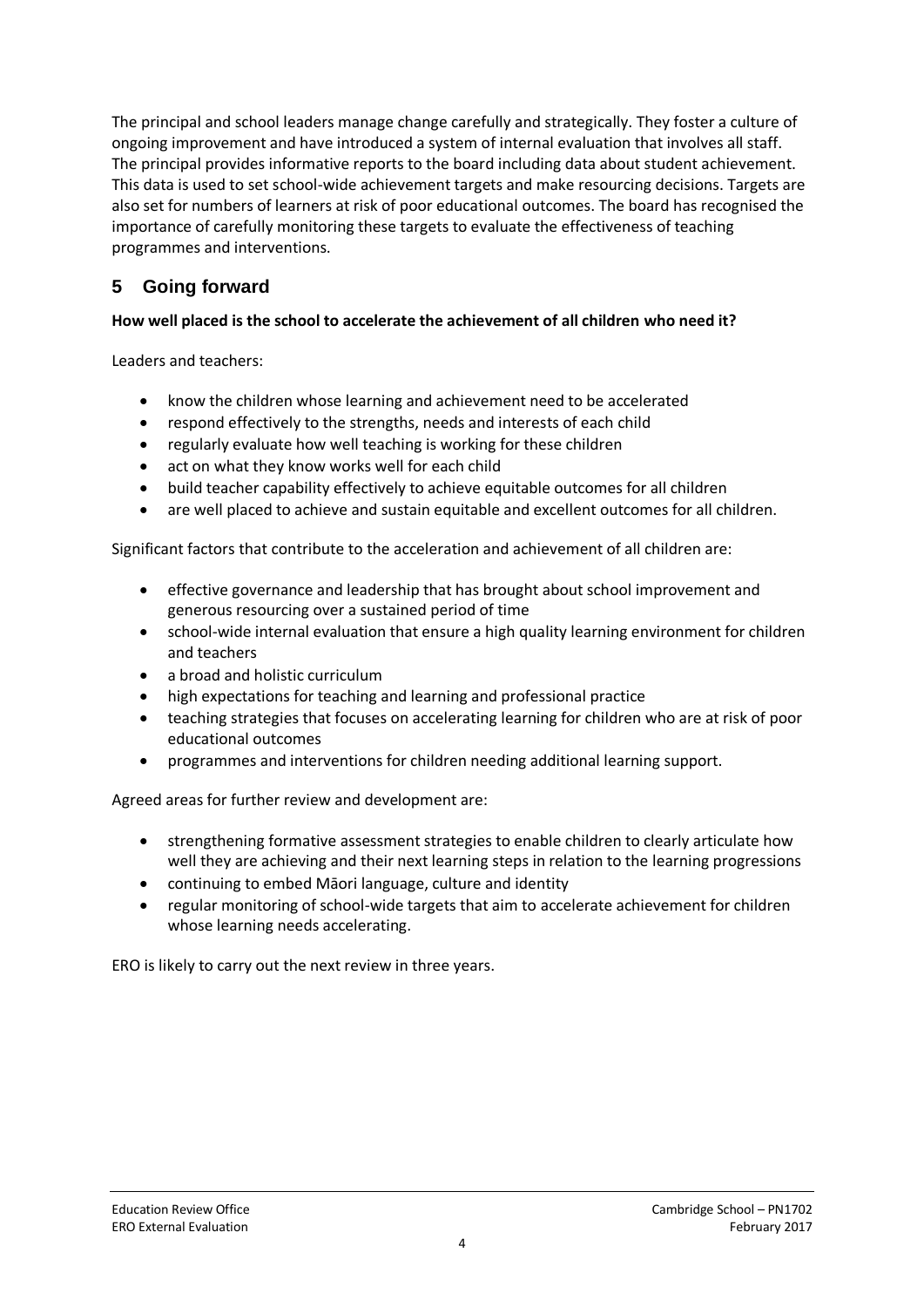# **6 Board assurance on legal requirements**

Before the review the board of trustees and principal of the school completed the ERO board assurance statement and Self Audit Checklists. In these documents they attested that they had taken all reasonable steps to meet their legislative obligations related to the following:

- board administration
- curriculum
- management of health, safety and welfare
- personnel management
- asset management.

During the review, ERO checked the following items because they have a potentially high impact on student safety and wellbeing:

- emotional safety of students (including prevention of bullying and sexual harassment)
- physical safety of students
- teacher registration
- processes for appointing staff
- stand down, suspensions, expulsions and exclusions
- attendance
- compliance with the provisions of the Vulnerable Children Act 2014
- provision for international students.

#### **Provision for International Students**

The *Education (Pastoral Care of International Students) Code of Practice 2016* (the Code) was introduced on July 1 2016. The school is aware of the need to update its policies and procedures to meet the new code requirements by December 1 2016.

At the time of this ERO review there were three international students attending the school.

The school is making good progress in aligning its policies and procedures to meet requirements for the 2016 Code.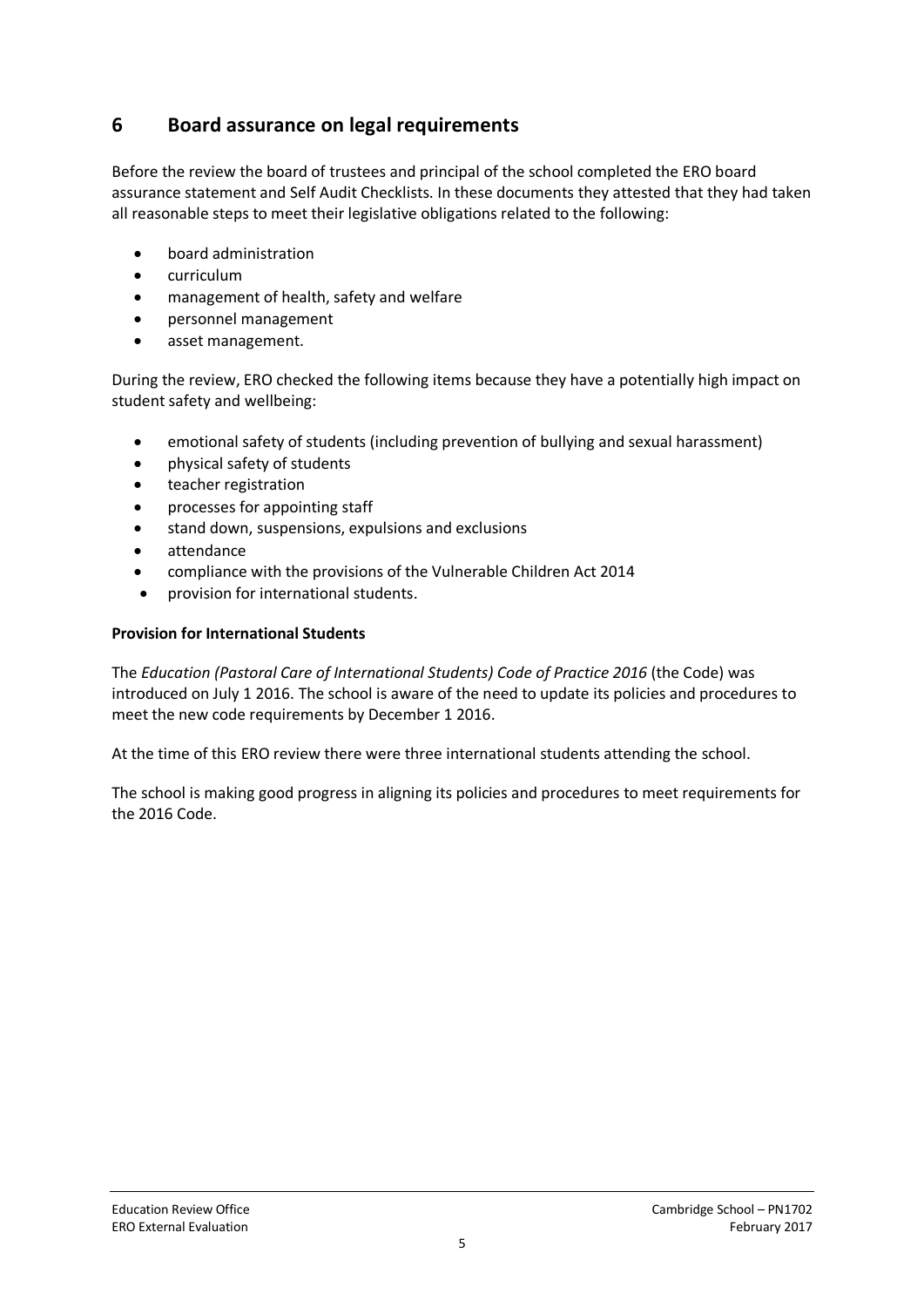# **7 Recommendation**

The board is working collaboratively with leaders and teachers to provide positive educational experiences for all children. There is a high level of commitment to enhancing teacher capability and continuing this approach will have an ongoing positive impact on the achievement and progress for all groups of learners. Effective strategic planning by the board has contributed to the provision of a well-resourced environment for learning and teaching.

Acon

Lynda Pura-Watson Deputy Chief Review Officer Waikato/Bay of Plenty

16 February 2017